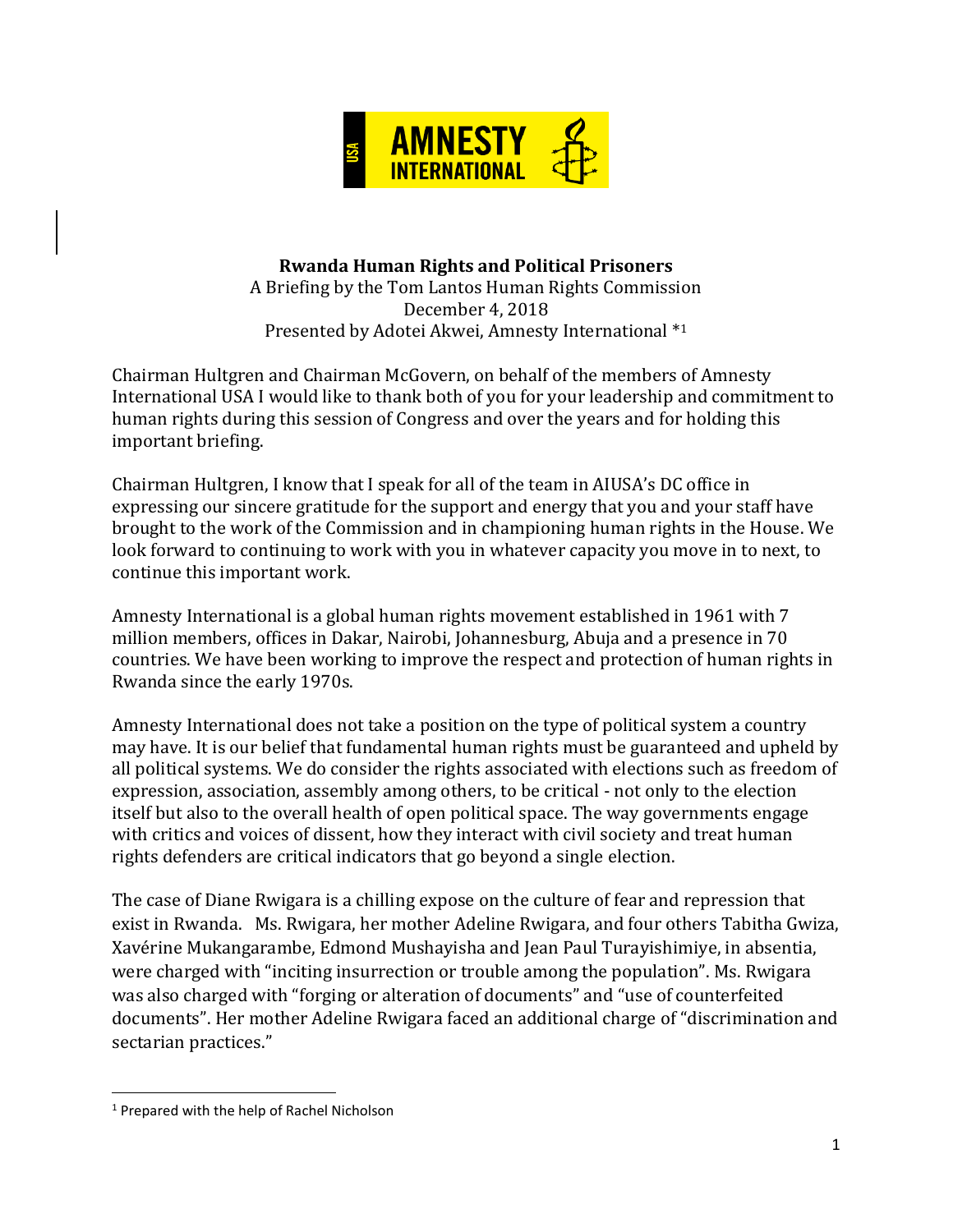Diane Rwigara had sought to compete in the August 2017 presidential election but following an apparent smear campaign and intimidation of her representatives, her candidacy was rejected by the National Elections Commission (NEC) on July 7, 2017. She was accused of submitting forged signatures. Police interrogated Diane Rwigara and her relatives at their home in Kigali on August 29, 2017 and prevented them from leaving their house. For several weeks, the family was questioned by police and their movement restricted. On September 23, the police arrested Diane and Adeline Rwigara, and Diane's sister Anne.

Anne Rwigara was released on October 23, 2017 and the charges against her were dropped, but Diane and Adeline Rwigara remain in pre-trial detention. The incitement charges against Diane Rwigara are based on comments she made at press conferences she held, including the launch of the People Salvation Movement, her new activist group, on July 14, 2017. Her comments were critical of the ruling party, condemned problems of injustice and the state of the economy. At a pre-trial hearing in November 2017, the Prosecutor was reported as saying that the words she used "clearly show that she intended to smear the country and its leadership with lies."

According to Rwandan electoral laws, individuals seeking to stand as independent presidential candidates are required to collect signatures or fingerprints from at least 600 registered voters, including at least 12 people living in each district of the country. The NEC rejected Diane Rwigara's candidacy and accused her of submitting forged signatures. In a pre-trial hearing on October 16, 2017, the Prosecutor told the court that he had 70 witnesses who would testify that Rwigara faked their signatures, and that some of the signatures belonged to dead people. Diane Rwigara has denied all the allegations including using forged signatures.

The charges appear to be based entirely on private WhatsApp voice messages exchanged between Adeline Rwigara and the four co-accused abroad. Some of the messages which were leaked to the media in September 2017 were highly critical of the Rwandan state. Amnesty International is not aware of these messages having been disseminated publicly by Adeline Rwigara or the co-accused.

As a general rule, private speech should not be criminalized. While certain limitations may be imposed on freedom of expression, in line with Article 19 of the International Covenant on Civil and Political Rights, to which Rwanda is a state party, they must be clearly laid out in national law, have a legitimate aim and be necessary and proportionate to that aim. Indeed, international law requires the prohibition of the use of hate speech, particularly speech that could amount to incitement to genocide.

Diane and Adeline Rwigara were released on bail on October 5, 2018. While there were numerous pre-trial hearings dealing with requests for provisional release and other issues such as the request to separate the cases from those accused in absentia, there was only one hearing on the substance of the case, which took place on November 7, 2018 and was over within hours. A decision on the case is expected on December 6, 2018.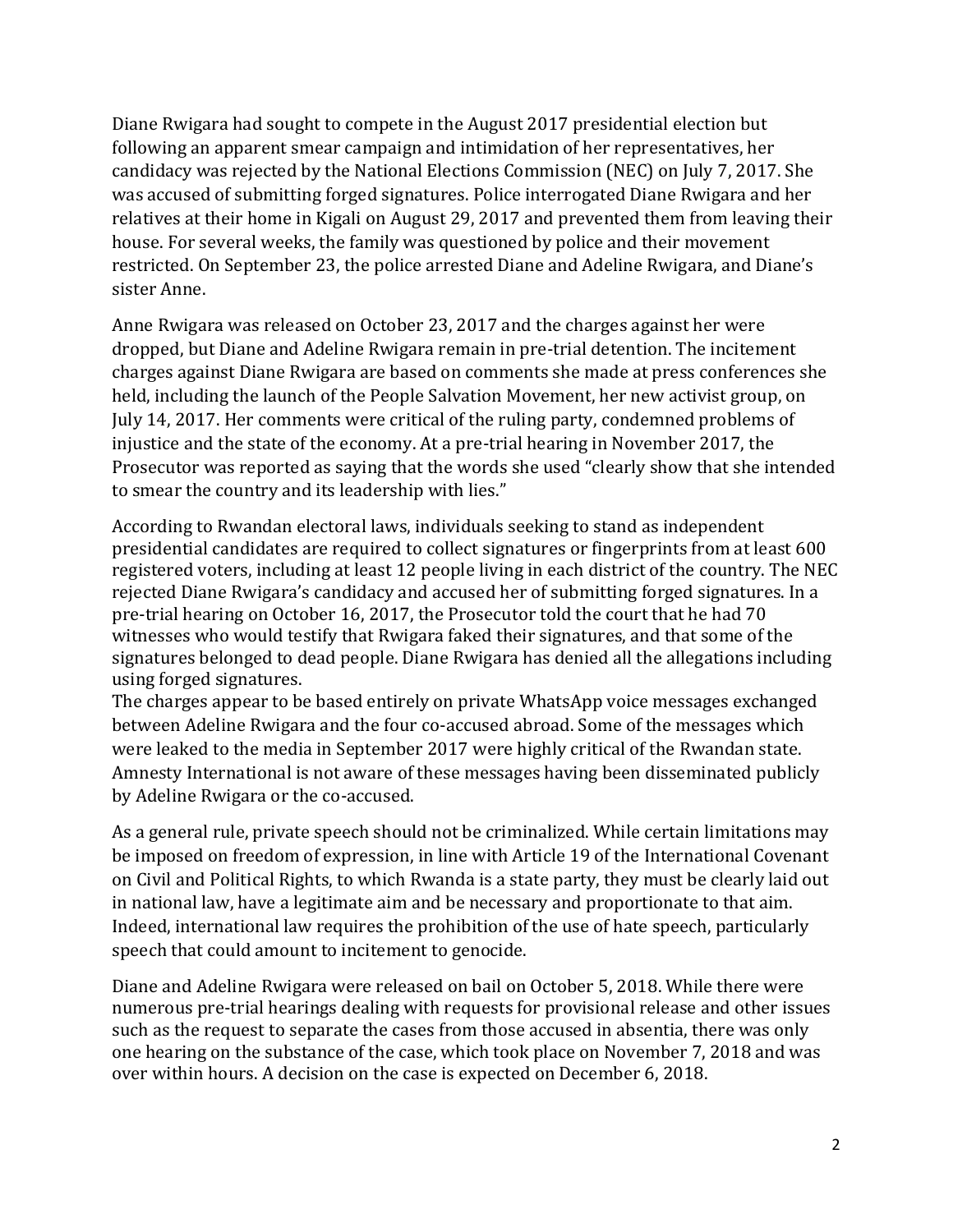In addition to the often-used charge of "incitement to insurrection or trouble among the population", Rwanda has introduced laws criminalizing genocide ideology, and discrimination and sectarianism in order to restrict speech that could promote hatred. However, the vague wording of these laws has been misused to stifle legitimate freedom of expression and criminalize criticism of the government, such as in the case of Victoire Ingabire, President of the unregistered political opposition party the Unified Democratic Forces (FDU) who was convicted on a similar charge of incitement by the Supreme Court in 2013.

The African Court on Human and Peoples' Rights ruled in November 2017 that Victoire Ingabire's conviction violated her freedom of expression, noting that "by virtue of their nature and positions, government institutions and public officials cannot be immune from criticisms, however offensive they are; and a high degree of tolerance is expected when such criticisms are made against them by opposition political figures."

The case against Diane Rwigara and her mother Adeline is unfortunately emblematic of the larger context of fear, repression and closing political space in Rwanda.

The August 4, 2017 election granted incumbent President Paul Kagame his third term in office. The election followed a referendum in 2015 that changed the constitution and allowed President Kagame to stand again in 2017 and for two further terms should he so wish.

During the 24 years that the Rwandan Patriotic Front has ruled the country there has been an unwavering, often brutal campaign against government critics and human rights defenders.

This campaign has included attacks on political opposition members including arrest, detention, disappearances and killings, restrictions on the media and the activities of civil society organizations and the creation of a climate of fear.

These concerns have been echoed by other human rights organizations and the US Department of State which in its 2016 and 2017 reports. The 2017 report noted:

The most significant human rights issues included: arbitrary killings and politically motivated disappearances by security forces; torture and other cruel, inhuman, or degrading treatment or punishment by security forces; harsh and life-threatening prison and detention center conditions; arbitrary arrest; security forces' disregard for the rule of law; prolonged pretrial detention; infringement on citizens' privacy rights and on freedoms of speech, assembly, and association; restrictions on and harassment of media and some local and international nongovernmental organizations (NGOs); restrictions on freedom to participate in the political process and the ability to change government through free and fair elections; harassment, arrest, and abuse of political opponents, human rights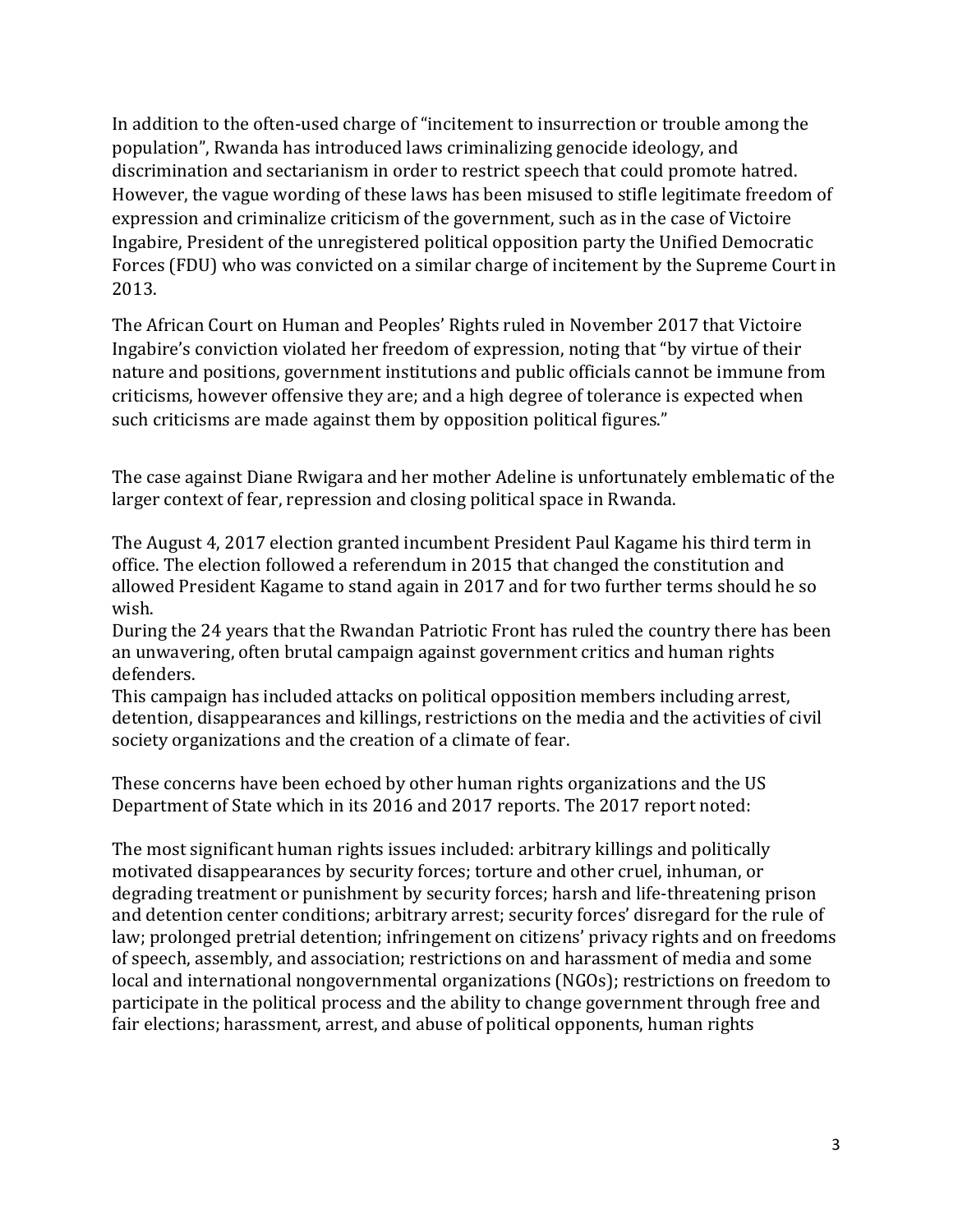advocates, and individuals perceived to pose a threat to government control of social order; trafficking in persons; and restrictions on labor rights.<sup>2</sup>

These patterns of abuse continued in lead up to the 2017 elections. Key human rights violations included attacks on the political opposition and restrictions on independent civil society and media.

# *Attacks on Political Opposition*

 $\overline{\phantom{a}}$ 

The government has actively cracked down on political opposition groups over many years, in addition to the smear campaign and prosecution that followed Diane Rwigara's attempt to run for president.

The unregistered opposition political party **FDU-Inkingi** has faced numerous restrictions since its president, Victoire Ingabire's, return to Rwanda in early 2010 to attempt to stand in the 2010 presidential election. On the day of her return, she made a speech in which she discussed the lack of recognition of Hutus that had been killed during the genocide. She was sentenced to 8 years of prison for "conspiracy to harm the existing authority and the constitutional principles using terrorism, armed violence or any other type of violence" and "grossly minimizing the genocide."

Amnesty International is not in a position to assess the validity or otherwise of the terrorism-related charges in this case. However, during the trial, the judges showed open hostility toward her and constantly interrupted her despite the fact that the evidence used to convict her was linked to the legitimate expression of her ideas as guaranteed under the African Charter for Human and Peoples' Rights and the International Covenant on Civil and Political Rights. When she appealed her conviction to the Supreme Court on the basis of unfair trial, the Court said her claims were unfounded and lengthened her imprisonment to 15 years for spreading lies in order to incite the population to revolt against the current government.

Victoire Ingabire took her case to the African Court on Human and Peoples' Rights. While the Court dismissed a number of her claims, it did find that her right to defense was violated due to a number of procedural irregularities in the trial, including the "difficulty encountered by the Applicant's Defense Counsel in putting questions to the co-accused, the threats and environment of intimidation faced by the defense witness and the use of documents seized during what the Applicant considers an illegal search, that was later used against her, without giving her the chance to examine it".

The Court also found that her freedom of expression was violated, stating that "the Applicant's conviction and sentence for making the above statements both at the Kigali Genocide Memorial and on other occasions, was not necessary in a democratic society. Even if this Court were to accept that there was a need to put restrictions on such statements, the Applicant's punishment was not proportionate to the legitimate purposes which the conviction and sentence seek to achieve. ln this regard, the Court notes that the

<sup>&</sup>lt;sup>2</sup> Rwanda, Country Reports on Human Rights practices for 2017, Bureau of Democracy, Human Rights and Labor, US Department of State, April 20, 2018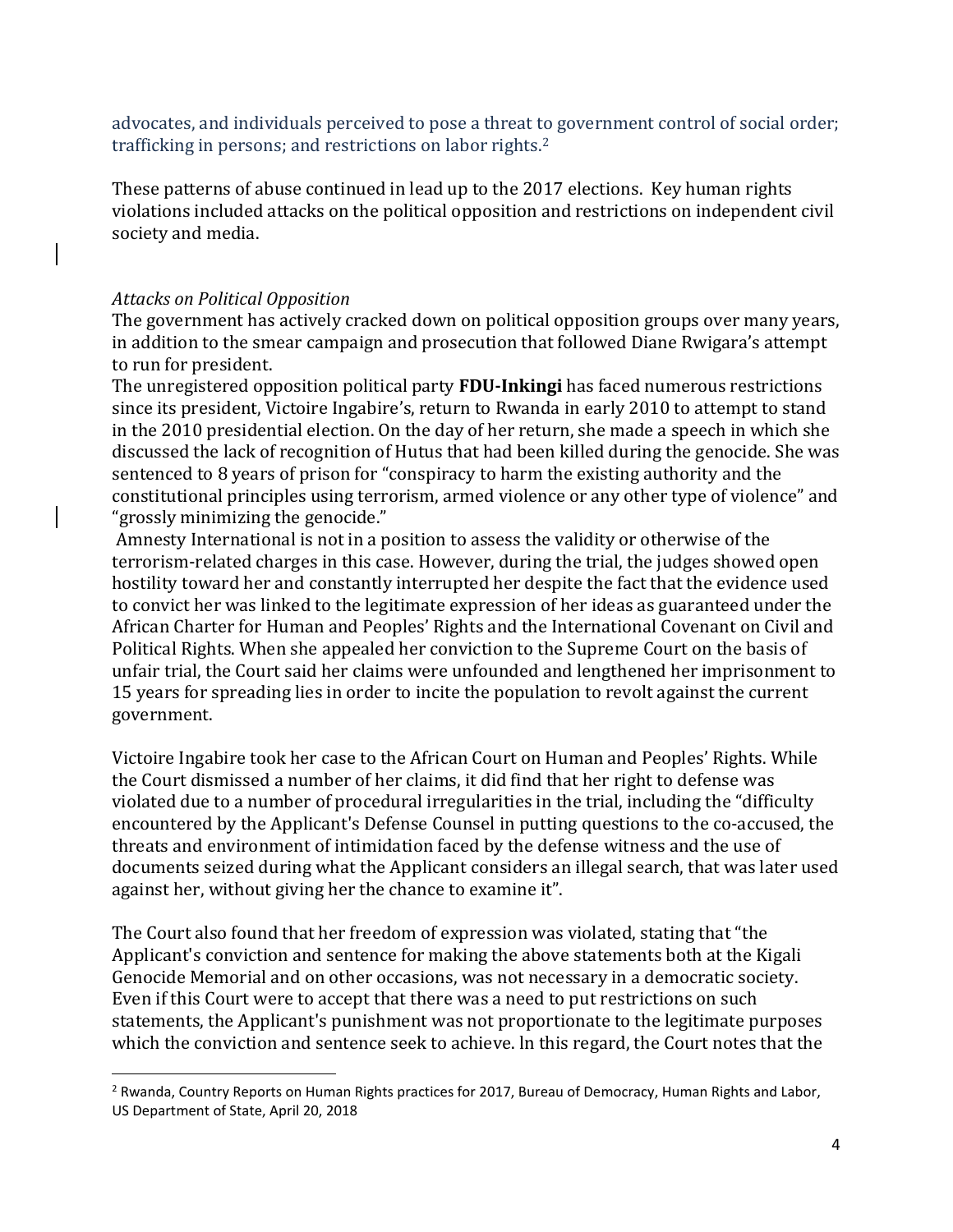Respondent State could have adopted other less restrictive measures to attain the same objectives." In addition, the Court noted that "by virtue of their nature and positions, government institutions and public officials cannot be immune from criticisms, however offensive they are; and a high degree of tolerance is expected when such criticisms are made against them by opposition political figures."

On 14 September 2018, President Kagame informed the cabinet that he was exercising his prerogative to grant mercy to Victoire Ingabire and the popular singer Kizito Mihigo and commute their sentences. On the same day, the cabinet approved a ministerial order granting release on parole to 2138 other prisoners. Kizito Mihigo and Victoire Ingabire were released on 15 September. However, under the terms of their release, they are required to report to the local prosecutor on a monthly basis and seek authorization each time they want to travel abroad.

Victoire Ingabire has been warned against speaking out freely and reminded that her release is conditional. She was summoned to the Rwanda Investigation Bureau (RIB) on 9 October 2018. In a statement issued the same day, RIB stated that Victoire Ingabire had responded "to a summons to discuss factually-incorrect statements recently made by her, or attributed to her, that may constitute violations of the Penal Code. Specifically, at issue are characterizations of her conviction as "political", and references to others as "political prisoners". Ms. Ingabire applied for and received a conditional commutation of the remainder of her sentence, but her conviction by the Supreme Court still stands."

In March 2016, another member of the **FDU-Inkingi** party, Illuminée Iragena, went missing, and another, Leonille Gasengayire was arrested for inciting insurrection, but was later acquitted. Both members were known to have visited Victoire Ingabire in prison. In September 2017, the party's vice-president Boniface Twagirimana, along with Leonille Gasengayire and several other members were arrested, accused of links to armed groups operating in a neighboring country.

Other opposition party figures such as members of **PS-Imberakuri** party have previously been arrested and found guilty of "divisionism" for criticizing government policies. This follows the murder of the vice-president of the Green Party in 2010 and the disappearances of another member of the party.

On 8 October 2018, Boniface Twagirimana, FDU vice-president, was reported missing from a maximum-security prison. While the prison authorities announced that he escaped from prison with a fellow detainee, his family and colleagues have expressed fears that he may have been killed. Boniface Twagirimana was moved to Mpanga from Mageragere prison on 3 October, five days before his alleged escape. Previously detained with his co-accused, only Boniface Twagirimana was transferred on this date. According to his wife, who was informed of the transfer and visited him at Mpanga on 5 October, he and Aimable Murenzi were held in a separate building to the other inmates. She also said that her husband had been warned by other prisoners that his cellmate was a dangerous man. An investigation has been announced, but Boniface Twagirimana's fate and whereabouts remains unknown.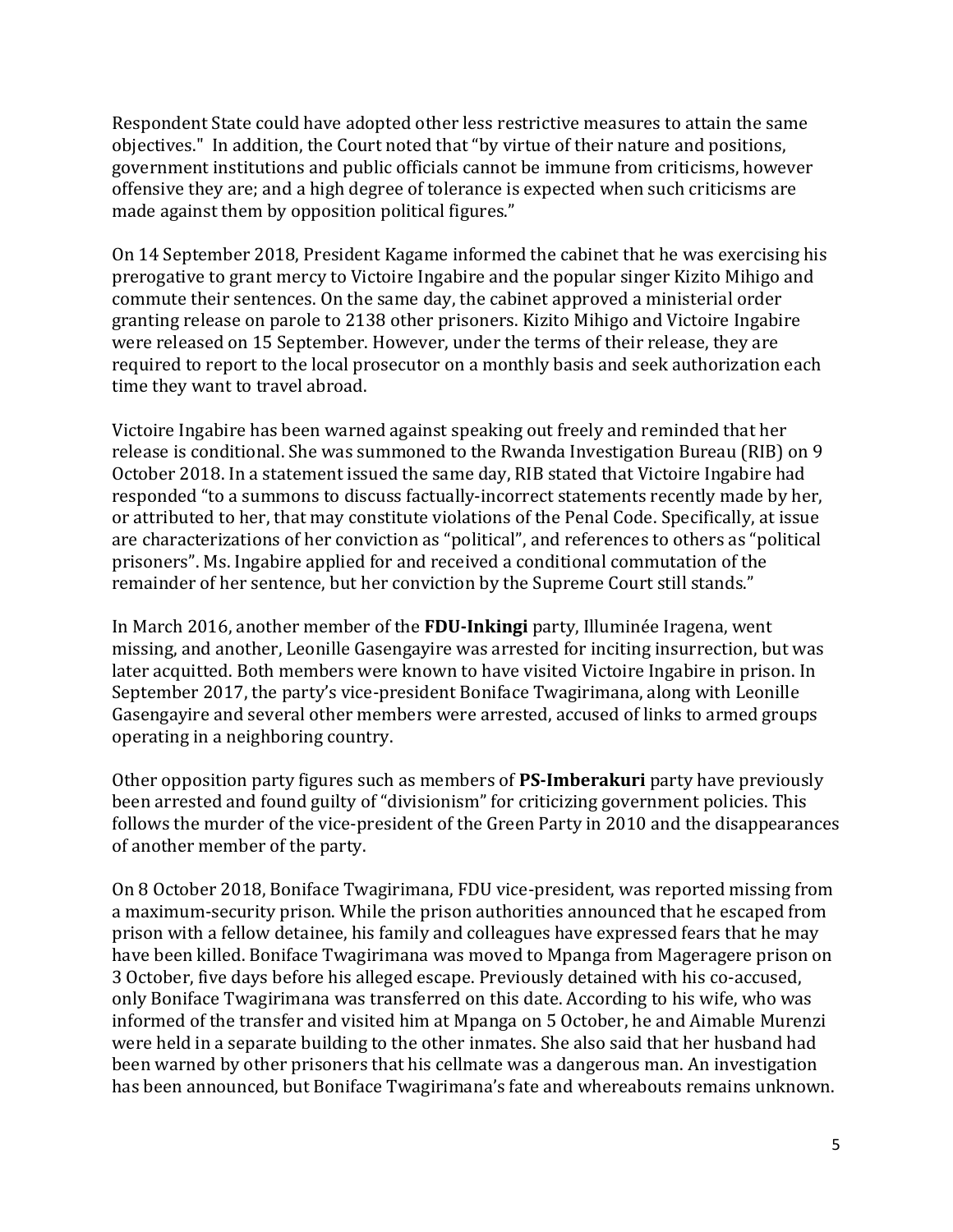#### *Restrictions on Independent Media and Civil Society*

The Rwandan government continues to suppress the independence and freedom of the media. Numerous journalists have been imprisoned, harassed and even killed, while many more have fled into exile over the years.

Just last month, on 21 November 2018, Phocas Ndayizera, a journalist who often worked for the BBC, was reported to have disappeared. On November 28, he was paraded at a media briefing by the Rwanda Investigation Bureau. RIB's spokesperson said that he was arrested on 21 November in Nyamirambo, an area of Kigali, where he had gone to receive explosives, and that he was being investigated on terror charges. Phocas Ndayizera denied the allegations.

The Penal Code was amended and the new "Law determining offences and penalties in general" was promulgated in September 2018. As had been long requested, general defamation offences were removed. However, new provisions were introduced making "humiliation of public officials" (in writing or by cartoons) and defamation of the President of the Republic specific criminal offences.

In 2016, at least three journalists were briefly detained after investigating sensitive issues, such as corruption or possible suspicious deaths on the part of the Rwandan government. The government also impedes the work of NGOs in the country through excessive registration procedures.

The BBC Kinyarwanda services were indefinitely suspended by the Rwanda Utilities Regulatory Authority (RURA) on 29 May 2015 after the broadcast of the documentary Rwanda's Untold Story, on the grounds that it violated Rwandan laws on genocide denial, revisionism, inciting hatred and divisionism.

The editor of *Umurabyo*, an independent Kinyarwanda-language newspaper, and her colleague were convicted in February 2011 on the grounds of articles they had written criticizing government policies and making corruption allegations against senior government officials, including President Kagame. While both were eventually released their incarceration is a chilling example of what journalists and human rights defenders in Rwanda risk for doing their jobs.

These actions mirror previous media crackdowns. The government suspended the newspaper *Umuvugizi* and another private Kinyarwanda- language newspaper *Umuseso*  from April to October 2010, the same period as the 2010 elections. The Rwanda Media High Council then called for their indefinite closure claiming that some of their articles threatened national security.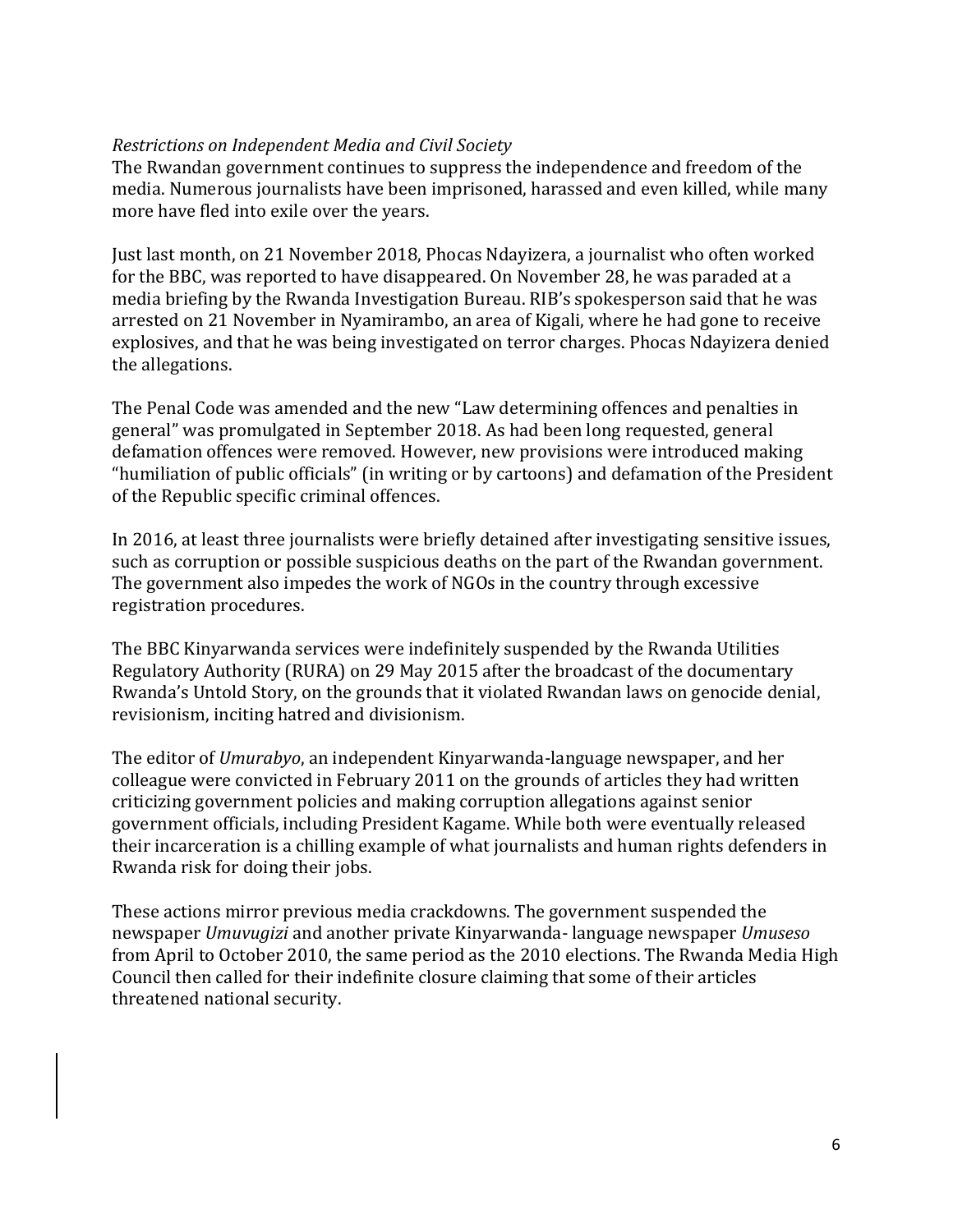# **Conclusions**

In 2010 President Kagame won 93% of the vote. In 2017 he won 99%. The concerns listed above are just some examples of the patterns of repression over the 24-year rule of the RPF.

In 2010, Amnesty reported that authorities tightly controlled political space in advance of the 2010 presidential elections, freedom of expression was unduly restricted by broad laws on genocide ideology, human rights defenders continued to exercise self-censorship to avoid confrontations with the authorities, and conventional courts still fell short of fair trial standards.

In 2010, we reported that the authorities restricted freedom of expression and association before presidential elections in August. For example, edia outlets that criticized the government were closed down and editors fled Rwanda, human rights defenders faced intimidation and investigations into killings were inadequate.

In 2012 Amnesty reported that the Rwandan government increasingly prosecuted individuals for criticizing government policies and that there was a rise in unlawful detentions. Violations included restrictions that were imposed on freedom of expression and the arrests and unfair convictions of opposition politicians and journalists.

In 2013, Amnesty reported that the government continued to stifle legitimate freedom of expression and association and that the illegal detention and allegations of torture by Rwandan military intelligence were not investigated. That year the Rwandan government was also found by the UN Group of Experts to have provided military support to the M23 armed group in the neighboring Democratic Republic of the Congo (DRC) which was linked to rape, extrajudicial execution and the use of child soldiers. The government's crackdown and restriction on freedom of expression, assembly and association, repression of journalists, human rights defenders, and members of opposition parties who openly criticized the ruling government, use of unfair trials and unlawful detentions were raised in our Annual Human Rights Reports for 2014, 2015 and 2016.

In 2017, we again reported on the severe restrictions faced by human rights defenders, media and opposition politicians on their rights to freedom of expression, association and peaceful assembly in the run-up to that year's elections and over many years.

The international community has been at best, half-hearted in confronting President Kagame and pressing the Rwandan government to reform its policies regarding human rights and political space. Some have argued that Rwanda is still emerging from the 1994 genocide. Others have argued that because Rwanda is doing well economically the current administration should be given more latitude. This argument must be rejected as it subverts our common obligation to protect and stand for rights that that have been adopted as universal.

Amnesty International has called on the Government of Rwanda to embark upon a longerterm reform process to open up political space before the 2024 elections. We urge other governments to support this call.